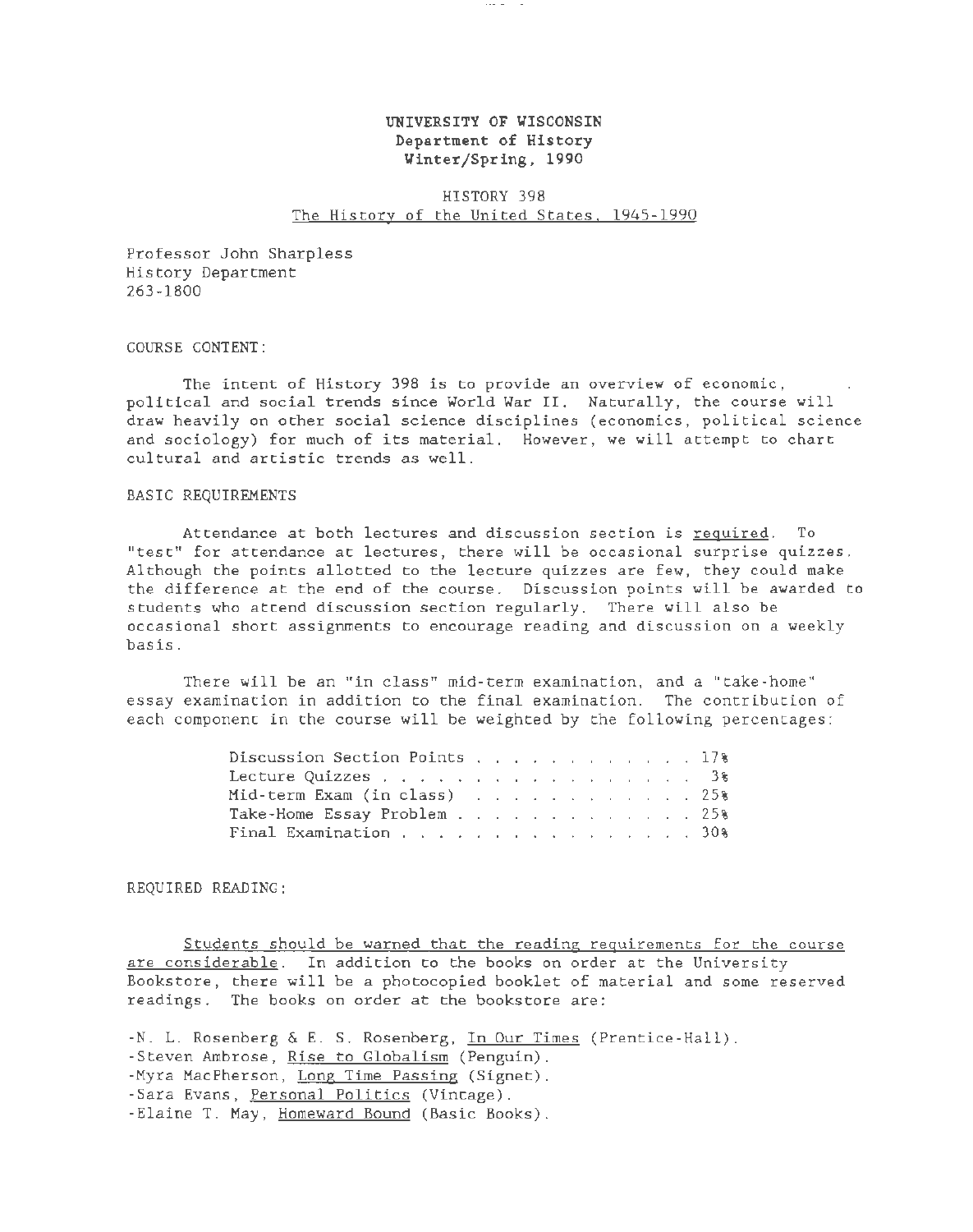\*R. N. Bellah, et, al., Habits of the Heart (Harper Paperback). \*Paul Conkin, Big Daddy From the Pedernales (Twayne).  $(* = purchase optional)$ 

I realize that for some students a book list of this size may pose a financial burden. I have requested, therefore, that these books be placed on three (3) hour Reserve at both H. C. White Library and the Historical Society Library.

#### EXAMINATION AND GRADES:

In order to avoid any confusion over the direction and content of the course, we will be distributing the questions for midterms and the final (in class) on January 29. It should be stressed that these are not simply study questions. They are the examination questions just as they will appear on the examination.

The total number of points possible for all assignments, tests and quizzes is 500. The number of points necessary to attain each grade level are as follows:

| Grade | Points Total |
|-------|--------------|
| А     | 460-500      |
| A/B   | 410-459      |
| в     | 360-409      |
| B/C   | $310 - 359$  |
| C     | 250-309      |
| D     | $220 - 249$  |
| F     | $0 - 219$    |

We reserve the right to give the grade of "F" to any student who fails to meet the basic requirements of the course, regardless of their point total. In other words, you are expected to attend all lectures and all sessions of your assigned discussion section. You are expected to complete all assignments on time. You are expected to take the examinations at the prescribed time and the designated place. If you fail to meet these basic expectations, you will receive an "F" for the course even though you may have accumulated more that 220 points by the end of the term.

While exceptions to these basic requirements may (very occasionally) be granted, the student is obligated to request that such an exception be granted three days prior to the due date (for assignments) or one week prior to the examination period (for tests). There will be no "Incompletes" or extensions beyond the end of the term. Please, no exceptions on this score.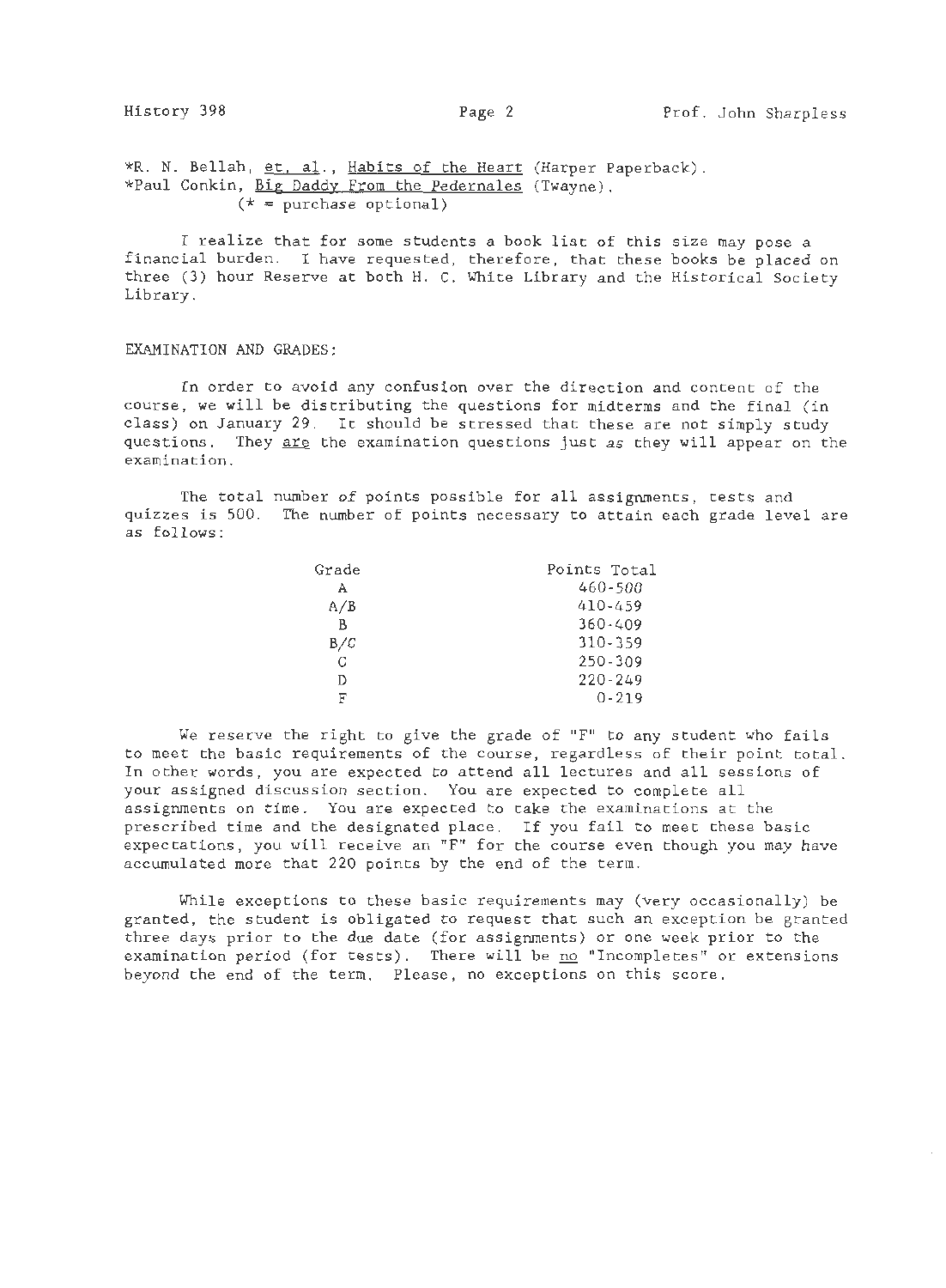### PLAGIARISM:

Unfortunately, it appears necessary to comment on plagiarism and cheating. Obviously, it is expected that examinations and assignments will reflect your own original efforts. We do not discourage studying together, however, in the final analysis your essays, assignments and answers to the questions on the examinations must represent your ideas and be written in your own words.

If it is shown that your work in the course does not represent your own efforts, the consequences of can be serious. Cheating could cost you your college career or, at the very least, it could mean an "F" in this course. But equally important, even if you are not caught I believe that cheating is a sign of a serious lack of respect for the people teaching the class, your fellow students and yourself. Enough said. If you make a sincere effort to meet the demands of the course, we will make a sincere effort to help you pass the course. Cheating is quite unnecessary.

## OFFICE HOURS:

The Teaching assistants will post their office hours on their office door. Professor Sharpless will hold hours by appointment only His office is 4110 Humanities.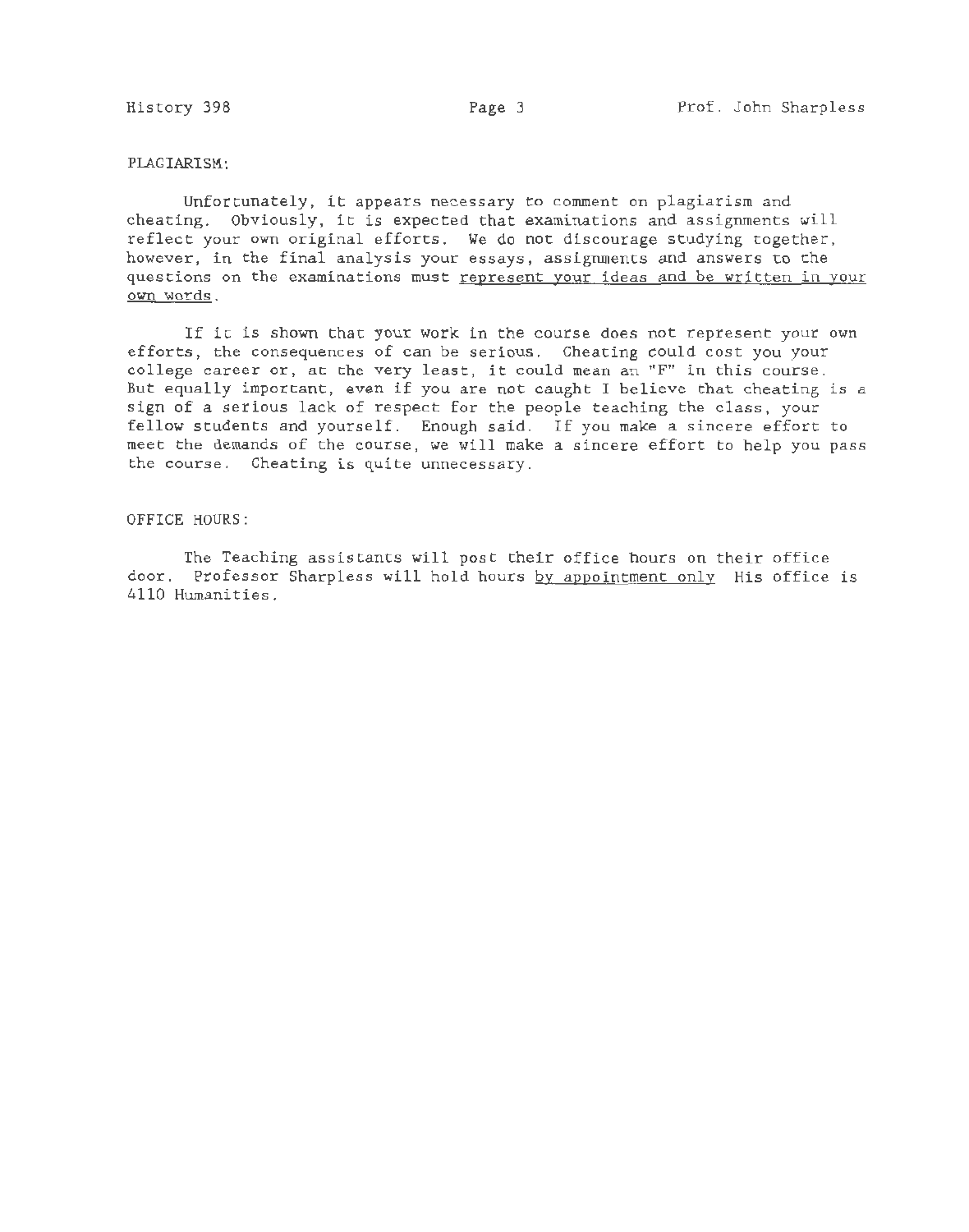HISTORY 398 America. 1945-Present PROF. JOHN SHARPLESS 4110 Humanities Bldg. 263-1800

# LECTURE OUTLINE

| WEEK 1            | (Jan. 22)    | Historical Background: The Great Depression and the<br>Great War                                    |
|-------------------|--------------|-----------------------------------------------------------------------------------------------------|
|                   | (Jan. 24)    | Postwar Trends: An Overview                                                                         |
| WEEK <sub>2</sub> | (Jan. 29)    | The Truman Years: Domestic Politics and<br>International Affairs                                    |
|                   | (Jan. 31)    | The Emergence of the "Cold War": 1944-1948                                                          |
| WEEK 3            | (Feb. 5)     | The American Economy; 1945-1958: The expansion of<br>Federalism and the Subsidy of the Middle Class |
|                   | (Feb. 7)     | The Fifties: Stability and Promise                                                                  |
| WEEK 4            | (Feb. 12)    | American Foreign Policy in the Eisenhower Years:<br>The Dulles Brothers and America's Destiny       |
|                   | (Feb. 14)    | Anti-Communism and Joe Mccarthy: "What Evil Lurks<br>in the Hearts of Men?"                         |
| WEEK 5            | (Feb. 19)    | Social Trends, 1945-1958: Family, Home, and Country<br>in the Fifties                               |
|                   | (Feb. 21)    | The Demographics of Social Change: The Baby Boom<br>and Schooling in America                        |
| WEEK 6            | (Feb. 26)    | The Political Economy of Urban America                                                              |
|                   | (Feb. 28)    | Social Class and Race in Age of Prosperity                                                          |
| WEEK 7            | $(Mar. 5-7)$ | The Kennedy Years: A Thousand and One Knights                                                       |
| WEEK 8            | (Mar. 12)    | It will Never Be The Same Again: 1963, looking<br>back.                                             |
|                   | (Mar. 14)    | * * * * * MID-TERM EXAMINATION (IN CLASS) * * * * *                                                 |
|                   |              | (SPRING RECESS -- MARCH 17-26)                                                                      |
| WEEK 9            | $(Mar. 26)$  | Civil Rights and Black America, 1945-1955                                                           |
|                   | (Mar, 28)    | Civil Rights and Black America, 1955-1965                                                           |